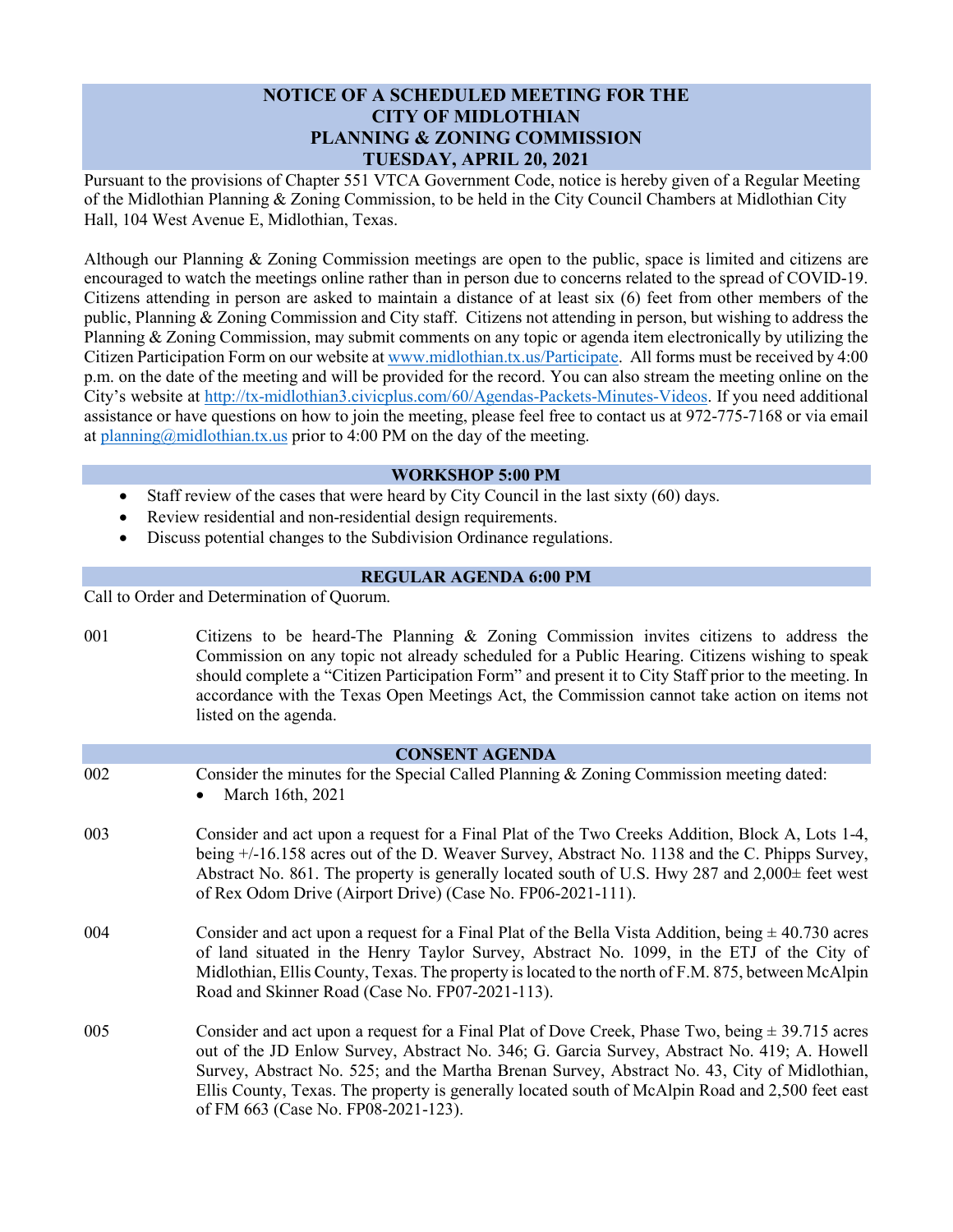#### **REGULAR AND PUBLIC HEARINGS**

- 006 Consider and act upon a request for a Preliminary Plat of the MidTowne Skilled Nursing Center, Lots 1 and 2, being  $\pm$ 5.929 acres out of the B. F. Hawkins Survey, Abstract No. 464. The property is located on the southeast corner of the intersection of 9th Street (F.M. 663) and the proposed extension of Dylan Way (Case No. PP13-2021-108).
- 007 Consider and act upon a request for a Preliminary Plat of the Villages of Walnut Grove, being +/- 72.386 acres out of the C. Jenkins Survey, Abstract No. 556, and the B.F. Witherspoon Survey, Abstract No. 1180. The property is generally located south of Walnut Lane, between South Walnut Grove Road and Eastgate Road (Case No. PP14-2021-012).
- 008 Conduct a public hearing and consider and act upon an ordinance granting a Specific Use Permit (sup) for "Motor Vehicle Repair, Minor" relating to the development and use of Lots 1-3, Block 10, Original Town Addition (commonly known as 101 West Avenue E) located within a Commercial (C) District. The property is located at 101 West Avenue E (Case No. SUP16-2021- 101).
- 009 Conduct a public hearing and consider and act upon an ordinance granting a Specific Use Permit (SUP) for a drive-through establishment on  $0.558\pm$  acres in the W.M. Hawkins Survey, Abstract No. 465 and the B.F. Hawkins Survey, Abstract No. 464 and being a portion of Lot 2RC, Block 1, Creekbend Plaza Addition, presently zoned Commercial (C) District; adopting conditions for development and use of the property. The property directly abuts George Hopper Road to the south, between East Main Street and future Weaver Way (Case No. SUP17-2021-110).
- 010 Conduct a public hearing and consider and act upon an ordinance relating to the use and development of 3.00± acres in the Martha Brenan Survey, Abstract No. 43 described in Exhibit "A" hereto by changing the zoning from Agricultural (A) Zoning District to Planned Development District No. 143 (PD-143) to allow for a "Commercial Communication Tower, Type 2" use. The property is generally located at 751 Apple Lane (Case No. Z23-2021-102).
- 011 Conduct a public hearing and consider and act upon an ordinance changing the zoning of  $2.056 \pm$ acres, being Lot 1, Block 1 of Lighthouse Addition, described in Exhibit "A" hereto from Commercial (C) District to Planned Development District No. 46 (PD-46) for Commercial (C) District uses; adopting development and use regulations; adopting a site plan and elevations. The property is generally located 1400 N 9th Street. (Case No. Z24-2021-106).
- 012 Conduct a public hearing and consider and act upon an ordinance by amending the regulations relating to the development and use of Lot 3, Block 27, in MidTowne Phase 2, located in Planned Development District No. 42 (PD-42) and described in Exhibit "A" hereto by authorizing townhomes as a permitted use on said property. The property is located to the west of Abigail Way, between George Hopper Road and Skye Lane (Case No. Z25-2021-107).
- 013 Conduct a public hearing and consider and act upon an ordinance relating to the use and development of  $7.00\pm$  acres in the Joseph H. Witherspoon Survey, Abstract No. 1136 by changing the zoning from Agricultural (A) District and Commercial (C) District to Commercial (C) District (Case No. Z26-2021-114).
- 014 Conduct a public hearing and consider and act upon an ordinance relating to the use and development of ±506.428 acres, being a tract of land in the M.E.P.& P. Railroad Company Survey, Abstract No. 761, John Chamblee Survey, Abstract No. 192, Joseph Stewart Survey, Abstract No. 961, Cuadrilla Irrigation Company Survey, Abstract No. 262, and the Cuadrilla Irrigation Company Survey, Abstract No. 1204, by amending the use and development regulations of Planned Development District No. 18 (PD-18). The property is located approximately +/- 1400 feet west of